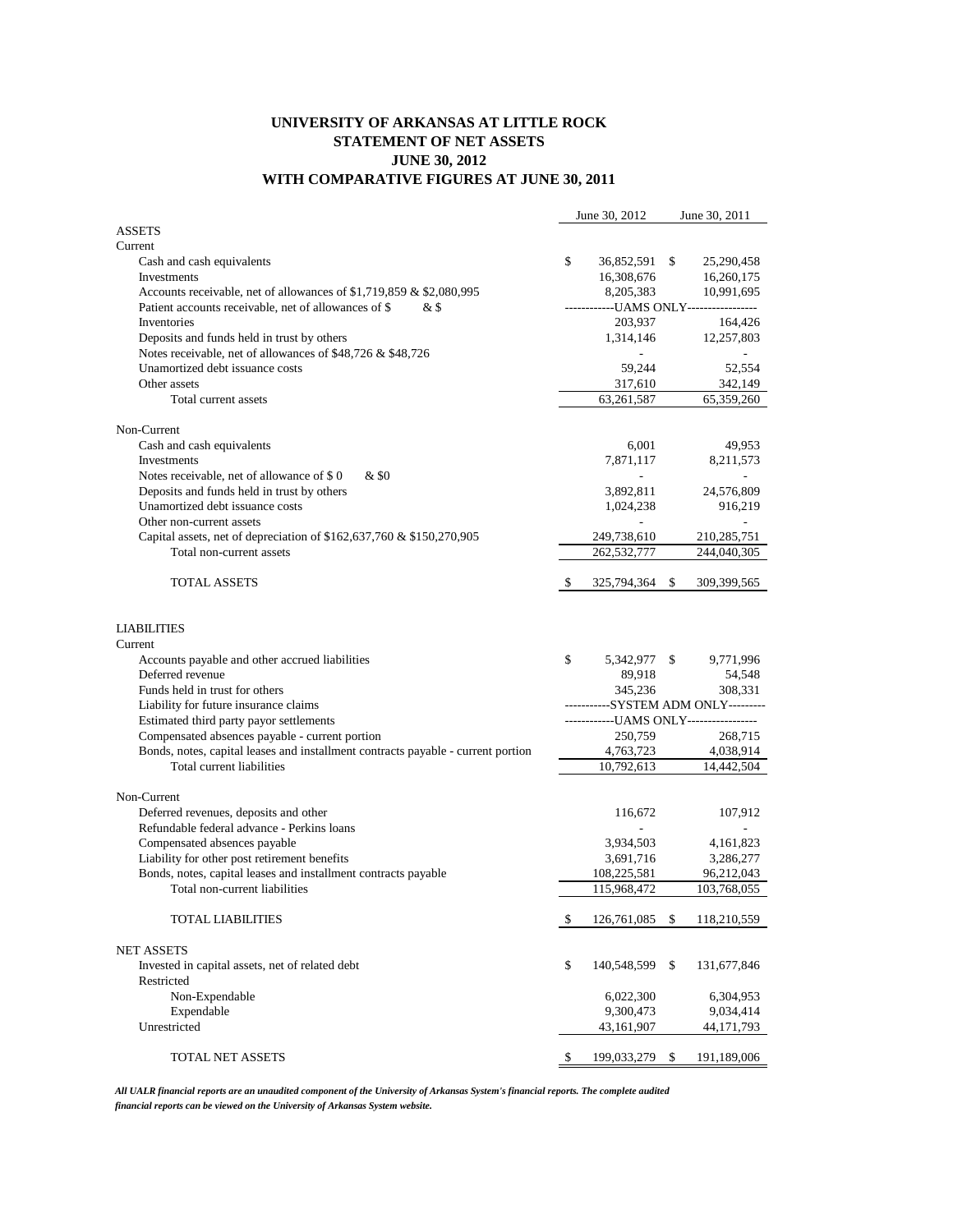## **UNIVERSITY OF ARKANSAS AT LITTLE ROCK STATEMENT OF REVENUES, EXPENSES, AND CHANGES IN NET ASSETS FOR THE YEAR ENDED JUNE 30, 2012 WITH COMPARATIVE FIGURES FOR 2011**

|                                                                                      | Year Ended |                |    |                |
|--------------------------------------------------------------------------------------|------------|----------------|----|----------------|
| <b>Operating Revenues</b>                                                            |            | June 30, 2012  |    | June 30, 2011  |
| Student tuition & fees, net of scholarship allowances of \$13,366,339 & \$11,987,466 | \$         | 59,905,759     | \$ | 57,701,833     |
| Patient services, net of contractual allowances of \$<br>& \$                        |            |                |    |                |
| Federal and county appropriations                                                    |            |                |    |                |
| Federal grants and contracts                                                         |            | 19,033,248     |    | 20,053,071     |
| State and local grants and contracts                                                 |            | 4,017,281      |    | 2,512,829      |
| Non-governmental grants and contracts                                                |            | 1,963,674      |    | 3,006,007      |
| Sales and services of educational departments                                        |            | 2,463,172      |    | 2,975,318      |
| Insurance plan                                                                       |            | ÷,             |    | $\blacksquare$ |
| Auxiliary enterprises                                                                |            |                |    |                |
| Athletics, net of scholarship allowances of \$782,809 & \$1,388,074                  |            | 4,869,064      |    | 3,983,471      |
| Housing/food service, net of scholarship allowances of \$1,107,355 $\&$ \$731,890    |            | 5,080,087      |    | 2,285,071      |
| Bookstore, net of scholarship allowances of \$154,941 & \$163,363                    |            | 695,238        |    | 476,183        |
| Other auxiliary enterprises, net of scholarship allowances of \$ 0<br>&\$0           |            | 2,853,433      |    | 2,367,956      |
| Other operating revenues                                                             |            | 1,863,391      |    | 2,330,561      |
| Total operating revenues                                                             |            | 102,744,347    |    | 97,692,300     |
|                                                                                      |            |                |    |                |
| <b>Operating Expenses</b>                                                            |            |                |    |                |
| Compensation and benefits                                                            |            | 118,152,860    |    | 113,900,296    |
| Supplies and services                                                                |            | 34,492,493     |    | 35,351,954     |
| Scholarships and fellowships                                                         |            | 31,680,724     |    | 31,329,027     |
| Insurance plan                                                                       |            |                |    |                |
| Depreciation                                                                         |            | 14,320,802     |    | 12,968,123     |
| Total operating expenses                                                             |            | 198,646,879    |    | 193,549,400    |
|                                                                                      |            |                |    |                |
| Operating income (loss)                                                              |            | (95, 902, 532) |    | (95, 857, 100) |
| Non-Operating Revenues (Expenses)                                                    |            |                |    |                |
| State appropriations                                                                 |            | 68,262,847     |    | 66,793,761     |
| Property and sales tax                                                               |            |                |    |                |
| Federal grants                                                                       |            | 20,329,963     |    | 21, 148, 747   |
| State and local grants                                                               |            | 9,440,425      |    | 9,616,103      |
| Non-governmental grants                                                              |            | 962,191        |    | 758,171        |
| Gifts                                                                                |            |                |    |                |
|                                                                                      |            | 3,519,817      |    | 2,891,124      |
| Investment income (net)                                                              |            | 1,192,495      |    | 2,177,802      |
| Interest on capital asset-related debt                                               |            | (1,779,224)    |    | (3,440,874)    |
| Gain (loss) on disposal of assets                                                    |            | (67, 564)      |    | (130,311)      |
| Other                                                                                |            | (66, 794)      |    | (93, 612)      |
| Net non-operating revenues                                                           |            | 101,794,156    |    | 99,720,911     |
| Income before other revenues and expenses                                            |            | 5,891,624      |    | 3,863,811      |
| Other Changes in Net Assets                                                          |            |                |    |                |
| Write-off of assets due to impairment                                                |            |                |    |                |
| Capital appropriations                                                               |            | 1,500,000      |    | 227,000        |
| Capital grants and gifts                                                             |            | 456,562        |    | 1,663,146      |
| Bond Proceeds from Act 1282 of 2005                                                  |            |                |    |                |
| Write-off of assets due to change in capitalization level                            |            |                |    |                |
| Adjustments to prior year revenues and expenses                                      |            | (3,913)        |    | (74, 690)      |
| Other                                                                                |            |                |    |                |
| Total other revenues and expenses                                                    |            | 1,952,649      |    | 1,815,456      |
| Increase (decrease) in net assets                                                    |            | 7,844,273      |    | 5,679,267      |
| Net Assets, beginning of year - as originally reported                               |            | 191,189,006    |    | 185,509,739    |
| Adjustment due to ??????                                                             |            |                |    |                |
| Net Assets, beginning of year - restated                                             |            | 191,189,006    |    | 185,509,739    |
| Net Assets, end of year                                                              | \$         | 199,033,279 \$ |    | 191,189,006    |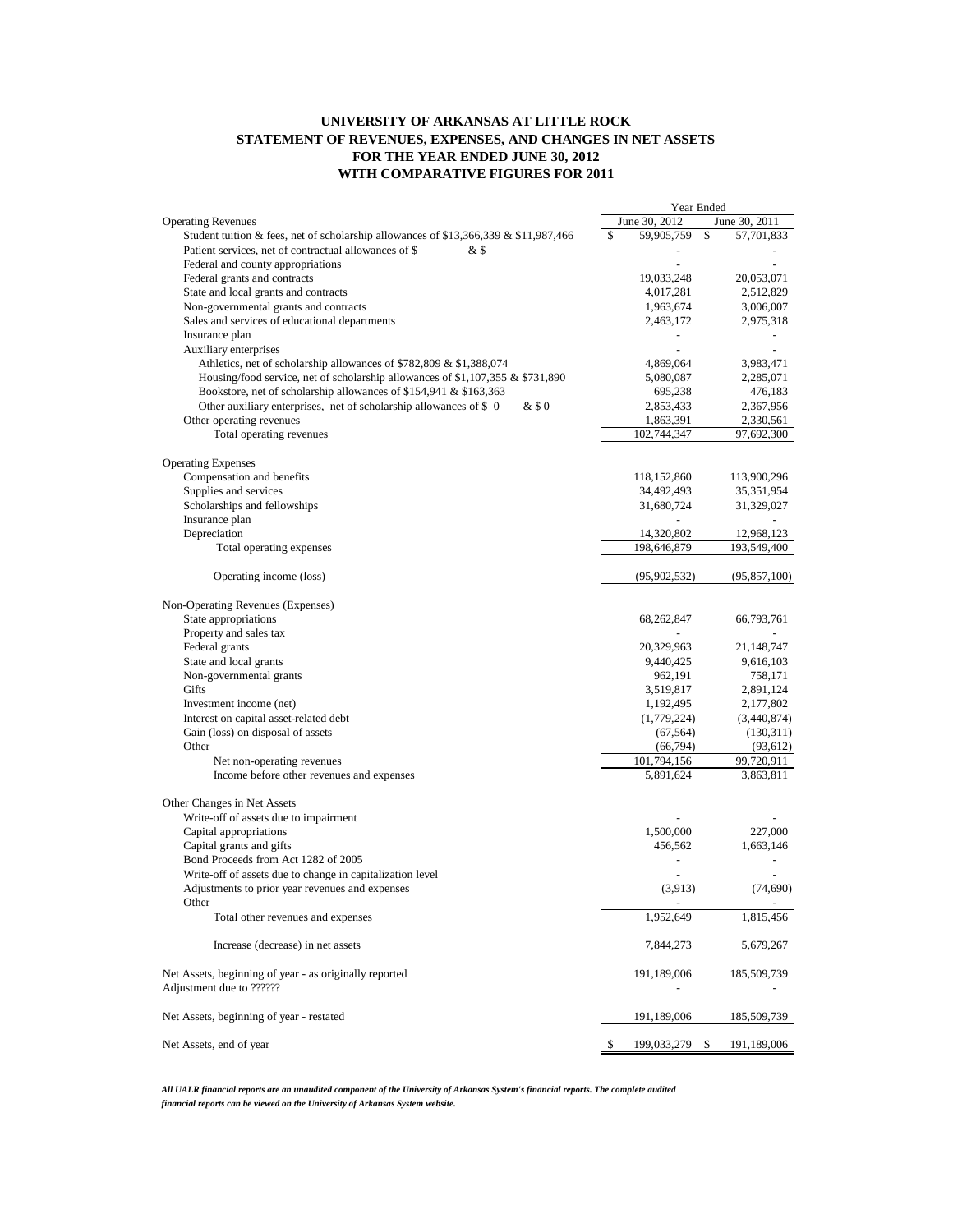## **UNIVERSITY OF ARKANSAS AT LITTLE ROCK STATEMENT OF CASH FLOWS - DIRECT METHOD FOR THE YEAR ENDED JUNE 30, 2012 WITH COMPARATIVE FIGURES FOR 2011**

| June 30, 2012<br>June 30, 2011<br>Cash Flows from Operating Activities<br>61,041,002<br>Student tuition and fees (net of scholarships)<br>\$<br>58, 543, 139<br>Patient and insurance payments<br>Federal and county appropriations<br>Grants and contracts<br>26,917,167<br>25,386,014<br>Collection of loans and interest<br>Insurance plan receipts<br>Auxiliary enterprise revenues:<br>Athletics<br>4,715,811<br>3,919,234<br>Housing and food service<br>5,053,830<br>2,285,981<br><b>Bookstore</b><br>695,239<br>476,183<br>Other auxiliary enterprises<br>2,317,487<br>1,650,979<br>Payments to employees<br>(94, 635, 744)<br>(90, 265, 370)<br>Payment of employee benefits<br>(23,792,364)<br>(22,697,744)<br>Payments to suppliers<br>(31, 273, 499)<br>(38,087,334)<br>Loans issued to students<br>Scholarships and fellowships<br>(31,680,725)<br>(31, 329, 027)<br>Payments of insurance plan expenses<br>Other receipts (payments)<br>4,247,855<br>5,349,904<br>Net cash provided (used) by operating activities<br>(83, 207, 776)<br>(77, 954, 206)<br>Cash Flows from Noncapital Financing Activities<br>State appropriations<br>66,793,761<br>68,262,847<br>Property and sales tax<br>Gifts and grants for other than capital purposes<br>34,252,397<br>34,414,144<br>Direct Lending, Plus and FFEL loan receipts<br>65,373,862<br>62,470,446<br>Direct Lending, Plus and FFEL loan payments<br>(65,373,862)<br>(62, 470, 446)<br>Other agency funds - net<br>36,905<br>23,575<br>Net cash provided (used) by noncapital financing activities<br>102,552,149<br>101,231,480<br>Cash Flows from Capital and Related Financing Activities<br>Distributions from trustee of current year bond proceeds $\&$ interest earnings<br>Distributions from trustee of prior year bond proceeds $\&$ interest earnings<br>32,737,983<br>19,209,178<br>Distributions from debt holders of debt proceeds other than from bonds<br>950,832<br>Capital appropriations<br>1,500,000<br>227,000<br>Capital grants and gifts<br>409,278<br>1,421,161<br>Property taxes - capital allocation<br>$\overline{\phantom{0}}$<br>Proceeds from sale of capital assets<br>$\overline{\phantom{0}}$<br>Bond Proceeds from Act 1282 of 2005<br>Purchases of capital assets<br>(36,776,021)<br>(43, 251, 309)<br>Payments to trustee for bond principal<br>(3,405,000)<br>(4,985,000)<br>Payments to debt holders for principal other than for bonds<br>(498, 263)<br>(510, 424)<br>Payments to trustee for interest and fees<br>(4,105,907)<br>(2,951,872)<br>Payments to debt holders for interest and fees other than for bonds<br>(78, 679)<br>(98, 220)<br>(30,939,486)<br>(9,265,777)<br>Net cash provided (used) by capital and related financing activities<br>Cash Flows from Investing Activities<br>Proceeds from sales and maturities of investments<br>2,455,737<br>39,284<br>Investment income (net of fees)<br>950,233<br>933,751<br>Purchases of investments<br>(1,966,385)<br>(793, 799)<br>1,439,585<br>Net cash provided (used) by investing activities<br>179,236<br>Net increase in cash<br>(7,482,976)<br>11,518,181<br>Cash, beginning of year<br>25,340,411<br>32,823,387<br>Cash, beginning of year adjustment<br>Cash, end of year<br>\$<br>36,858,592<br>\$<br>25,340,411 | Year Ended |  |
|---------------------------------------------------------------------------------------------------------------------------------------------------------------------------------------------------------------------------------------------------------------------------------------------------------------------------------------------------------------------------------------------------------------------------------------------------------------------------------------------------------------------------------------------------------------------------------------------------------------------------------------------------------------------------------------------------------------------------------------------------------------------------------------------------------------------------------------------------------------------------------------------------------------------------------------------------------------------------------------------------------------------------------------------------------------------------------------------------------------------------------------------------------------------------------------------------------------------------------------------------------------------------------------------------------------------------------------------------------------------------------------------------------------------------------------------------------------------------------------------------------------------------------------------------------------------------------------------------------------------------------------------------------------------------------------------------------------------------------------------------------------------------------------------------------------------------------------------------------------------------------------------------------------------------------------------------------------------------------------------------------------------------------------------------------------------------------------------------------------------------------------------------------------------------------------------------------------------------------------------------------------------------------------------------------------------------------------------------------------------------------------------------------------------------------------------------------------------------------------------------------------------------------------------------------------------------------------------------------------------------------------------------------------------------------------------------------------------------------------------------------------------------------------------------------------------------------------------------------------------------------------------------------------------------------------------------------------------------------------------------------------------------------------------------------------------------------------------------------------------------------------------------------------------------------------------------------------------------------------------------------------------------------------------|------------|--|
|                                                                                                                                                                                                                                                                                                                                                                                                                                                                                                                                                                                                                                                                                                                                                                                                                                                                                                                                                                                                                                                                                                                                                                                                                                                                                                                                                                                                                                                                                                                                                                                                                                                                                                                                                                                                                                                                                                                                                                                                                                                                                                                                                                                                                                                                                                                                                                                                                                                                                                                                                                                                                                                                                                                                                                                                                                                                                                                                                                                                                                                                                                                                                                                                                                                                                             |            |  |
|                                                                                                                                                                                                                                                                                                                                                                                                                                                                                                                                                                                                                                                                                                                                                                                                                                                                                                                                                                                                                                                                                                                                                                                                                                                                                                                                                                                                                                                                                                                                                                                                                                                                                                                                                                                                                                                                                                                                                                                                                                                                                                                                                                                                                                                                                                                                                                                                                                                                                                                                                                                                                                                                                                                                                                                                                                                                                                                                                                                                                                                                                                                                                                                                                                                                                             |            |  |
|                                                                                                                                                                                                                                                                                                                                                                                                                                                                                                                                                                                                                                                                                                                                                                                                                                                                                                                                                                                                                                                                                                                                                                                                                                                                                                                                                                                                                                                                                                                                                                                                                                                                                                                                                                                                                                                                                                                                                                                                                                                                                                                                                                                                                                                                                                                                                                                                                                                                                                                                                                                                                                                                                                                                                                                                                                                                                                                                                                                                                                                                                                                                                                                                                                                                                             |            |  |
|                                                                                                                                                                                                                                                                                                                                                                                                                                                                                                                                                                                                                                                                                                                                                                                                                                                                                                                                                                                                                                                                                                                                                                                                                                                                                                                                                                                                                                                                                                                                                                                                                                                                                                                                                                                                                                                                                                                                                                                                                                                                                                                                                                                                                                                                                                                                                                                                                                                                                                                                                                                                                                                                                                                                                                                                                                                                                                                                                                                                                                                                                                                                                                                                                                                                                             |            |  |
|                                                                                                                                                                                                                                                                                                                                                                                                                                                                                                                                                                                                                                                                                                                                                                                                                                                                                                                                                                                                                                                                                                                                                                                                                                                                                                                                                                                                                                                                                                                                                                                                                                                                                                                                                                                                                                                                                                                                                                                                                                                                                                                                                                                                                                                                                                                                                                                                                                                                                                                                                                                                                                                                                                                                                                                                                                                                                                                                                                                                                                                                                                                                                                                                                                                                                             |            |  |
|                                                                                                                                                                                                                                                                                                                                                                                                                                                                                                                                                                                                                                                                                                                                                                                                                                                                                                                                                                                                                                                                                                                                                                                                                                                                                                                                                                                                                                                                                                                                                                                                                                                                                                                                                                                                                                                                                                                                                                                                                                                                                                                                                                                                                                                                                                                                                                                                                                                                                                                                                                                                                                                                                                                                                                                                                                                                                                                                                                                                                                                                                                                                                                                                                                                                                             |            |  |
|                                                                                                                                                                                                                                                                                                                                                                                                                                                                                                                                                                                                                                                                                                                                                                                                                                                                                                                                                                                                                                                                                                                                                                                                                                                                                                                                                                                                                                                                                                                                                                                                                                                                                                                                                                                                                                                                                                                                                                                                                                                                                                                                                                                                                                                                                                                                                                                                                                                                                                                                                                                                                                                                                                                                                                                                                                                                                                                                                                                                                                                                                                                                                                                                                                                                                             |            |  |
|                                                                                                                                                                                                                                                                                                                                                                                                                                                                                                                                                                                                                                                                                                                                                                                                                                                                                                                                                                                                                                                                                                                                                                                                                                                                                                                                                                                                                                                                                                                                                                                                                                                                                                                                                                                                                                                                                                                                                                                                                                                                                                                                                                                                                                                                                                                                                                                                                                                                                                                                                                                                                                                                                                                                                                                                                                                                                                                                                                                                                                                                                                                                                                                                                                                                                             |            |  |
|                                                                                                                                                                                                                                                                                                                                                                                                                                                                                                                                                                                                                                                                                                                                                                                                                                                                                                                                                                                                                                                                                                                                                                                                                                                                                                                                                                                                                                                                                                                                                                                                                                                                                                                                                                                                                                                                                                                                                                                                                                                                                                                                                                                                                                                                                                                                                                                                                                                                                                                                                                                                                                                                                                                                                                                                                                                                                                                                                                                                                                                                                                                                                                                                                                                                                             |            |  |
|                                                                                                                                                                                                                                                                                                                                                                                                                                                                                                                                                                                                                                                                                                                                                                                                                                                                                                                                                                                                                                                                                                                                                                                                                                                                                                                                                                                                                                                                                                                                                                                                                                                                                                                                                                                                                                                                                                                                                                                                                                                                                                                                                                                                                                                                                                                                                                                                                                                                                                                                                                                                                                                                                                                                                                                                                                                                                                                                                                                                                                                                                                                                                                                                                                                                                             |            |  |
|                                                                                                                                                                                                                                                                                                                                                                                                                                                                                                                                                                                                                                                                                                                                                                                                                                                                                                                                                                                                                                                                                                                                                                                                                                                                                                                                                                                                                                                                                                                                                                                                                                                                                                                                                                                                                                                                                                                                                                                                                                                                                                                                                                                                                                                                                                                                                                                                                                                                                                                                                                                                                                                                                                                                                                                                                                                                                                                                                                                                                                                                                                                                                                                                                                                                                             |            |  |
|                                                                                                                                                                                                                                                                                                                                                                                                                                                                                                                                                                                                                                                                                                                                                                                                                                                                                                                                                                                                                                                                                                                                                                                                                                                                                                                                                                                                                                                                                                                                                                                                                                                                                                                                                                                                                                                                                                                                                                                                                                                                                                                                                                                                                                                                                                                                                                                                                                                                                                                                                                                                                                                                                                                                                                                                                                                                                                                                                                                                                                                                                                                                                                                                                                                                                             |            |  |
|                                                                                                                                                                                                                                                                                                                                                                                                                                                                                                                                                                                                                                                                                                                                                                                                                                                                                                                                                                                                                                                                                                                                                                                                                                                                                                                                                                                                                                                                                                                                                                                                                                                                                                                                                                                                                                                                                                                                                                                                                                                                                                                                                                                                                                                                                                                                                                                                                                                                                                                                                                                                                                                                                                                                                                                                                                                                                                                                                                                                                                                                                                                                                                                                                                                                                             |            |  |
|                                                                                                                                                                                                                                                                                                                                                                                                                                                                                                                                                                                                                                                                                                                                                                                                                                                                                                                                                                                                                                                                                                                                                                                                                                                                                                                                                                                                                                                                                                                                                                                                                                                                                                                                                                                                                                                                                                                                                                                                                                                                                                                                                                                                                                                                                                                                                                                                                                                                                                                                                                                                                                                                                                                                                                                                                                                                                                                                                                                                                                                                                                                                                                                                                                                                                             |            |  |
|                                                                                                                                                                                                                                                                                                                                                                                                                                                                                                                                                                                                                                                                                                                                                                                                                                                                                                                                                                                                                                                                                                                                                                                                                                                                                                                                                                                                                                                                                                                                                                                                                                                                                                                                                                                                                                                                                                                                                                                                                                                                                                                                                                                                                                                                                                                                                                                                                                                                                                                                                                                                                                                                                                                                                                                                                                                                                                                                                                                                                                                                                                                                                                                                                                                                                             |            |  |
|                                                                                                                                                                                                                                                                                                                                                                                                                                                                                                                                                                                                                                                                                                                                                                                                                                                                                                                                                                                                                                                                                                                                                                                                                                                                                                                                                                                                                                                                                                                                                                                                                                                                                                                                                                                                                                                                                                                                                                                                                                                                                                                                                                                                                                                                                                                                                                                                                                                                                                                                                                                                                                                                                                                                                                                                                                                                                                                                                                                                                                                                                                                                                                                                                                                                                             |            |  |
|                                                                                                                                                                                                                                                                                                                                                                                                                                                                                                                                                                                                                                                                                                                                                                                                                                                                                                                                                                                                                                                                                                                                                                                                                                                                                                                                                                                                                                                                                                                                                                                                                                                                                                                                                                                                                                                                                                                                                                                                                                                                                                                                                                                                                                                                                                                                                                                                                                                                                                                                                                                                                                                                                                                                                                                                                                                                                                                                                                                                                                                                                                                                                                                                                                                                                             |            |  |
|                                                                                                                                                                                                                                                                                                                                                                                                                                                                                                                                                                                                                                                                                                                                                                                                                                                                                                                                                                                                                                                                                                                                                                                                                                                                                                                                                                                                                                                                                                                                                                                                                                                                                                                                                                                                                                                                                                                                                                                                                                                                                                                                                                                                                                                                                                                                                                                                                                                                                                                                                                                                                                                                                                                                                                                                                                                                                                                                                                                                                                                                                                                                                                                                                                                                                             |            |  |
|                                                                                                                                                                                                                                                                                                                                                                                                                                                                                                                                                                                                                                                                                                                                                                                                                                                                                                                                                                                                                                                                                                                                                                                                                                                                                                                                                                                                                                                                                                                                                                                                                                                                                                                                                                                                                                                                                                                                                                                                                                                                                                                                                                                                                                                                                                                                                                                                                                                                                                                                                                                                                                                                                                                                                                                                                                                                                                                                                                                                                                                                                                                                                                                                                                                                                             |            |  |
|                                                                                                                                                                                                                                                                                                                                                                                                                                                                                                                                                                                                                                                                                                                                                                                                                                                                                                                                                                                                                                                                                                                                                                                                                                                                                                                                                                                                                                                                                                                                                                                                                                                                                                                                                                                                                                                                                                                                                                                                                                                                                                                                                                                                                                                                                                                                                                                                                                                                                                                                                                                                                                                                                                                                                                                                                                                                                                                                                                                                                                                                                                                                                                                                                                                                                             |            |  |
|                                                                                                                                                                                                                                                                                                                                                                                                                                                                                                                                                                                                                                                                                                                                                                                                                                                                                                                                                                                                                                                                                                                                                                                                                                                                                                                                                                                                                                                                                                                                                                                                                                                                                                                                                                                                                                                                                                                                                                                                                                                                                                                                                                                                                                                                                                                                                                                                                                                                                                                                                                                                                                                                                                                                                                                                                                                                                                                                                                                                                                                                                                                                                                                                                                                                                             |            |  |
|                                                                                                                                                                                                                                                                                                                                                                                                                                                                                                                                                                                                                                                                                                                                                                                                                                                                                                                                                                                                                                                                                                                                                                                                                                                                                                                                                                                                                                                                                                                                                                                                                                                                                                                                                                                                                                                                                                                                                                                                                                                                                                                                                                                                                                                                                                                                                                                                                                                                                                                                                                                                                                                                                                                                                                                                                                                                                                                                                                                                                                                                                                                                                                                                                                                                                             |            |  |
|                                                                                                                                                                                                                                                                                                                                                                                                                                                                                                                                                                                                                                                                                                                                                                                                                                                                                                                                                                                                                                                                                                                                                                                                                                                                                                                                                                                                                                                                                                                                                                                                                                                                                                                                                                                                                                                                                                                                                                                                                                                                                                                                                                                                                                                                                                                                                                                                                                                                                                                                                                                                                                                                                                                                                                                                                                                                                                                                                                                                                                                                                                                                                                                                                                                                                             |            |  |
|                                                                                                                                                                                                                                                                                                                                                                                                                                                                                                                                                                                                                                                                                                                                                                                                                                                                                                                                                                                                                                                                                                                                                                                                                                                                                                                                                                                                                                                                                                                                                                                                                                                                                                                                                                                                                                                                                                                                                                                                                                                                                                                                                                                                                                                                                                                                                                                                                                                                                                                                                                                                                                                                                                                                                                                                                                                                                                                                                                                                                                                                                                                                                                                                                                                                                             |            |  |
|                                                                                                                                                                                                                                                                                                                                                                                                                                                                                                                                                                                                                                                                                                                                                                                                                                                                                                                                                                                                                                                                                                                                                                                                                                                                                                                                                                                                                                                                                                                                                                                                                                                                                                                                                                                                                                                                                                                                                                                                                                                                                                                                                                                                                                                                                                                                                                                                                                                                                                                                                                                                                                                                                                                                                                                                                                                                                                                                                                                                                                                                                                                                                                                                                                                                                             |            |  |
|                                                                                                                                                                                                                                                                                                                                                                                                                                                                                                                                                                                                                                                                                                                                                                                                                                                                                                                                                                                                                                                                                                                                                                                                                                                                                                                                                                                                                                                                                                                                                                                                                                                                                                                                                                                                                                                                                                                                                                                                                                                                                                                                                                                                                                                                                                                                                                                                                                                                                                                                                                                                                                                                                                                                                                                                                                                                                                                                                                                                                                                                                                                                                                                                                                                                                             |            |  |
|                                                                                                                                                                                                                                                                                                                                                                                                                                                                                                                                                                                                                                                                                                                                                                                                                                                                                                                                                                                                                                                                                                                                                                                                                                                                                                                                                                                                                                                                                                                                                                                                                                                                                                                                                                                                                                                                                                                                                                                                                                                                                                                                                                                                                                                                                                                                                                                                                                                                                                                                                                                                                                                                                                                                                                                                                                                                                                                                                                                                                                                                                                                                                                                                                                                                                             |            |  |
|                                                                                                                                                                                                                                                                                                                                                                                                                                                                                                                                                                                                                                                                                                                                                                                                                                                                                                                                                                                                                                                                                                                                                                                                                                                                                                                                                                                                                                                                                                                                                                                                                                                                                                                                                                                                                                                                                                                                                                                                                                                                                                                                                                                                                                                                                                                                                                                                                                                                                                                                                                                                                                                                                                                                                                                                                                                                                                                                                                                                                                                                                                                                                                                                                                                                                             |            |  |
|                                                                                                                                                                                                                                                                                                                                                                                                                                                                                                                                                                                                                                                                                                                                                                                                                                                                                                                                                                                                                                                                                                                                                                                                                                                                                                                                                                                                                                                                                                                                                                                                                                                                                                                                                                                                                                                                                                                                                                                                                                                                                                                                                                                                                                                                                                                                                                                                                                                                                                                                                                                                                                                                                                                                                                                                                                                                                                                                                                                                                                                                                                                                                                                                                                                                                             |            |  |
|                                                                                                                                                                                                                                                                                                                                                                                                                                                                                                                                                                                                                                                                                                                                                                                                                                                                                                                                                                                                                                                                                                                                                                                                                                                                                                                                                                                                                                                                                                                                                                                                                                                                                                                                                                                                                                                                                                                                                                                                                                                                                                                                                                                                                                                                                                                                                                                                                                                                                                                                                                                                                                                                                                                                                                                                                                                                                                                                                                                                                                                                                                                                                                                                                                                                                             |            |  |
|                                                                                                                                                                                                                                                                                                                                                                                                                                                                                                                                                                                                                                                                                                                                                                                                                                                                                                                                                                                                                                                                                                                                                                                                                                                                                                                                                                                                                                                                                                                                                                                                                                                                                                                                                                                                                                                                                                                                                                                                                                                                                                                                                                                                                                                                                                                                                                                                                                                                                                                                                                                                                                                                                                                                                                                                                                                                                                                                                                                                                                                                                                                                                                                                                                                                                             |            |  |
|                                                                                                                                                                                                                                                                                                                                                                                                                                                                                                                                                                                                                                                                                                                                                                                                                                                                                                                                                                                                                                                                                                                                                                                                                                                                                                                                                                                                                                                                                                                                                                                                                                                                                                                                                                                                                                                                                                                                                                                                                                                                                                                                                                                                                                                                                                                                                                                                                                                                                                                                                                                                                                                                                                                                                                                                                                                                                                                                                                                                                                                                                                                                                                                                                                                                                             |            |  |
|                                                                                                                                                                                                                                                                                                                                                                                                                                                                                                                                                                                                                                                                                                                                                                                                                                                                                                                                                                                                                                                                                                                                                                                                                                                                                                                                                                                                                                                                                                                                                                                                                                                                                                                                                                                                                                                                                                                                                                                                                                                                                                                                                                                                                                                                                                                                                                                                                                                                                                                                                                                                                                                                                                                                                                                                                                                                                                                                                                                                                                                                                                                                                                                                                                                                                             |            |  |
|                                                                                                                                                                                                                                                                                                                                                                                                                                                                                                                                                                                                                                                                                                                                                                                                                                                                                                                                                                                                                                                                                                                                                                                                                                                                                                                                                                                                                                                                                                                                                                                                                                                                                                                                                                                                                                                                                                                                                                                                                                                                                                                                                                                                                                                                                                                                                                                                                                                                                                                                                                                                                                                                                                                                                                                                                                                                                                                                                                                                                                                                                                                                                                                                                                                                                             |            |  |
|                                                                                                                                                                                                                                                                                                                                                                                                                                                                                                                                                                                                                                                                                                                                                                                                                                                                                                                                                                                                                                                                                                                                                                                                                                                                                                                                                                                                                                                                                                                                                                                                                                                                                                                                                                                                                                                                                                                                                                                                                                                                                                                                                                                                                                                                                                                                                                                                                                                                                                                                                                                                                                                                                                                                                                                                                                                                                                                                                                                                                                                                                                                                                                                                                                                                                             |            |  |
|                                                                                                                                                                                                                                                                                                                                                                                                                                                                                                                                                                                                                                                                                                                                                                                                                                                                                                                                                                                                                                                                                                                                                                                                                                                                                                                                                                                                                                                                                                                                                                                                                                                                                                                                                                                                                                                                                                                                                                                                                                                                                                                                                                                                                                                                                                                                                                                                                                                                                                                                                                                                                                                                                                                                                                                                                                                                                                                                                                                                                                                                                                                                                                                                                                                                                             |            |  |
|                                                                                                                                                                                                                                                                                                                                                                                                                                                                                                                                                                                                                                                                                                                                                                                                                                                                                                                                                                                                                                                                                                                                                                                                                                                                                                                                                                                                                                                                                                                                                                                                                                                                                                                                                                                                                                                                                                                                                                                                                                                                                                                                                                                                                                                                                                                                                                                                                                                                                                                                                                                                                                                                                                                                                                                                                                                                                                                                                                                                                                                                                                                                                                                                                                                                                             |            |  |
|                                                                                                                                                                                                                                                                                                                                                                                                                                                                                                                                                                                                                                                                                                                                                                                                                                                                                                                                                                                                                                                                                                                                                                                                                                                                                                                                                                                                                                                                                                                                                                                                                                                                                                                                                                                                                                                                                                                                                                                                                                                                                                                                                                                                                                                                                                                                                                                                                                                                                                                                                                                                                                                                                                                                                                                                                                                                                                                                                                                                                                                                                                                                                                                                                                                                                             |            |  |
|                                                                                                                                                                                                                                                                                                                                                                                                                                                                                                                                                                                                                                                                                                                                                                                                                                                                                                                                                                                                                                                                                                                                                                                                                                                                                                                                                                                                                                                                                                                                                                                                                                                                                                                                                                                                                                                                                                                                                                                                                                                                                                                                                                                                                                                                                                                                                                                                                                                                                                                                                                                                                                                                                                                                                                                                                                                                                                                                                                                                                                                                                                                                                                                                                                                                                             |            |  |
|                                                                                                                                                                                                                                                                                                                                                                                                                                                                                                                                                                                                                                                                                                                                                                                                                                                                                                                                                                                                                                                                                                                                                                                                                                                                                                                                                                                                                                                                                                                                                                                                                                                                                                                                                                                                                                                                                                                                                                                                                                                                                                                                                                                                                                                                                                                                                                                                                                                                                                                                                                                                                                                                                                                                                                                                                                                                                                                                                                                                                                                                                                                                                                                                                                                                                             |            |  |
|                                                                                                                                                                                                                                                                                                                                                                                                                                                                                                                                                                                                                                                                                                                                                                                                                                                                                                                                                                                                                                                                                                                                                                                                                                                                                                                                                                                                                                                                                                                                                                                                                                                                                                                                                                                                                                                                                                                                                                                                                                                                                                                                                                                                                                                                                                                                                                                                                                                                                                                                                                                                                                                                                                                                                                                                                                                                                                                                                                                                                                                                                                                                                                                                                                                                                             |            |  |
|                                                                                                                                                                                                                                                                                                                                                                                                                                                                                                                                                                                                                                                                                                                                                                                                                                                                                                                                                                                                                                                                                                                                                                                                                                                                                                                                                                                                                                                                                                                                                                                                                                                                                                                                                                                                                                                                                                                                                                                                                                                                                                                                                                                                                                                                                                                                                                                                                                                                                                                                                                                                                                                                                                                                                                                                                                                                                                                                                                                                                                                                                                                                                                                                                                                                                             |            |  |
|                                                                                                                                                                                                                                                                                                                                                                                                                                                                                                                                                                                                                                                                                                                                                                                                                                                                                                                                                                                                                                                                                                                                                                                                                                                                                                                                                                                                                                                                                                                                                                                                                                                                                                                                                                                                                                                                                                                                                                                                                                                                                                                                                                                                                                                                                                                                                                                                                                                                                                                                                                                                                                                                                                                                                                                                                                                                                                                                                                                                                                                                                                                                                                                                                                                                                             |            |  |
|                                                                                                                                                                                                                                                                                                                                                                                                                                                                                                                                                                                                                                                                                                                                                                                                                                                                                                                                                                                                                                                                                                                                                                                                                                                                                                                                                                                                                                                                                                                                                                                                                                                                                                                                                                                                                                                                                                                                                                                                                                                                                                                                                                                                                                                                                                                                                                                                                                                                                                                                                                                                                                                                                                                                                                                                                                                                                                                                                                                                                                                                                                                                                                                                                                                                                             |            |  |
|                                                                                                                                                                                                                                                                                                                                                                                                                                                                                                                                                                                                                                                                                                                                                                                                                                                                                                                                                                                                                                                                                                                                                                                                                                                                                                                                                                                                                                                                                                                                                                                                                                                                                                                                                                                                                                                                                                                                                                                                                                                                                                                                                                                                                                                                                                                                                                                                                                                                                                                                                                                                                                                                                                                                                                                                                                                                                                                                                                                                                                                                                                                                                                                                                                                                                             |            |  |
|                                                                                                                                                                                                                                                                                                                                                                                                                                                                                                                                                                                                                                                                                                                                                                                                                                                                                                                                                                                                                                                                                                                                                                                                                                                                                                                                                                                                                                                                                                                                                                                                                                                                                                                                                                                                                                                                                                                                                                                                                                                                                                                                                                                                                                                                                                                                                                                                                                                                                                                                                                                                                                                                                                                                                                                                                                                                                                                                                                                                                                                                                                                                                                                                                                                                                             |            |  |
|                                                                                                                                                                                                                                                                                                                                                                                                                                                                                                                                                                                                                                                                                                                                                                                                                                                                                                                                                                                                                                                                                                                                                                                                                                                                                                                                                                                                                                                                                                                                                                                                                                                                                                                                                                                                                                                                                                                                                                                                                                                                                                                                                                                                                                                                                                                                                                                                                                                                                                                                                                                                                                                                                                                                                                                                                                                                                                                                                                                                                                                                                                                                                                                                                                                                                             |            |  |
|                                                                                                                                                                                                                                                                                                                                                                                                                                                                                                                                                                                                                                                                                                                                                                                                                                                                                                                                                                                                                                                                                                                                                                                                                                                                                                                                                                                                                                                                                                                                                                                                                                                                                                                                                                                                                                                                                                                                                                                                                                                                                                                                                                                                                                                                                                                                                                                                                                                                                                                                                                                                                                                                                                                                                                                                                                                                                                                                                                                                                                                                                                                                                                                                                                                                                             |            |  |
|                                                                                                                                                                                                                                                                                                                                                                                                                                                                                                                                                                                                                                                                                                                                                                                                                                                                                                                                                                                                                                                                                                                                                                                                                                                                                                                                                                                                                                                                                                                                                                                                                                                                                                                                                                                                                                                                                                                                                                                                                                                                                                                                                                                                                                                                                                                                                                                                                                                                                                                                                                                                                                                                                                                                                                                                                                                                                                                                                                                                                                                                                                                                                                                                                                                                                             |            |  |
|                                                                                                                                                                                                                                                                                                                                                                                                                                                                                                                                                                                                                                                                                                                                                                                                                                                                                                                                                                                                                                                                                                                                                                                                                                                                                                                                                                                                                                                                                                                                                                                                                                                                                                                                                                                                                                                                                                                                                                                                                                                                                                                                                                                                                                                                                                                                                                                                                                                                                                                                                                                                                                                                                                                                                                                                                                                                                                                                                                                                                                                                                                                                                                                                                                                                                             |            |  |
|                                                                                                                                                                                                                                                                                                                                                                                                                                                                                                                                                                                                                                                                                                                                                                                                                                                                                                                                                                                                                                                                                                                                                                                                                                                                                                                                                                                                                                                                                                                                                                                                                                                                                                                                                                                                                                                                                                                                                                                                                                                                                                                                                                                                                                                                                                                                                                                                                                                                                                                                                                                                                                                                                                                                                                                                                                                                                                                                                                                                                                                                                                                                                                                                                                                                                             |            |  |
|                                                                                                                                                                                                                                                                                                                                                                                                                                                                                                                                                                                                                                                                                                                                                                                                                                                                                                                                                                                                                                                                                                                                                                                                                                                                                                                                                                                                                                                                                                                                                                                                                                                                                                                                                                                                                                                                                                                                                                                                                                                                                                                                                                                                                                                                                                                                                                                                                                                                                                                                                                                                                                                                                                                                                                                                                                                                                                                                                                                                                                                                                                                                                                                                                                                                                             |            |  |
|                                                                                                                                                                                                                                                                                                                                                                                                                                                                                                                                                                                                                                                                                                                                                                                                                                                                                                                                                                                                                                                                                                                                                                                                                                                                                                                                                                                                                                                                                                                                                                                                                                                                                                                                                                                                                                                                                                                                                                                                                                                                                                                                                                                                                                                                                                                                                                                                                                                                                                                                                                                                                                                                                                                                                                                                                                                                                                                                                                                                                                                                                                                                                                                                                                                                                             |            |  |
|                                                                                                                                                                                                                                                                                                                                                                                                                                                                                                                                                                                                                                                                                                                                                                                                                                                                                                                                                                                                                                                                                                                                                                                                                                                                                                                                                                                                                                                                                                                                                                                                                                                                                                                                                                                                                                                                                                                                                                                                                                                                                                                                                                                                                                                                                                                                                                                                                                                                                                                                                                                                                                                                                                                                                                                                                                                                                                                                                                                                                                                                                                                                                                                                                                                                                             |            |  |
|                                                                                                                                                                                                                                                                                                                                                                                                                                                                                                                                                                                                                                                                                                                                                                                                                                                                                                                                                                                                                                                                                                                                                                                                                                                                                                                                                                                                                                                                                                                                                                                                                                                                                                                                                                                                                                                                                                                                                                                                                                                                                                                                                                                                                                                                                                                                                                                                                                                                                                                                                                                                                                                                                                                                                                                                                                                                                                                                                                                                                                                                                                                                                                                                                                                                                             |            |  |
|                                                                                                                                                                                                                                                                                                                                                                                                                                                                                                                                                                                                                                                                                                                                                                                                                                                                                                                                                                                                                                                                                                                                                                                                                                                                                                                                                                                                                                                                                                                                                                                                                                                                                                                                                                                                                                                                                                                                                                                                                                                                                                                                                                                                                                                                                                                                                                                                                                                                                                                                                                                                                                                                                                                                                                                                                                                                                                                                                                                                                                                                                                                                                                                                                                                                                             |            |  |